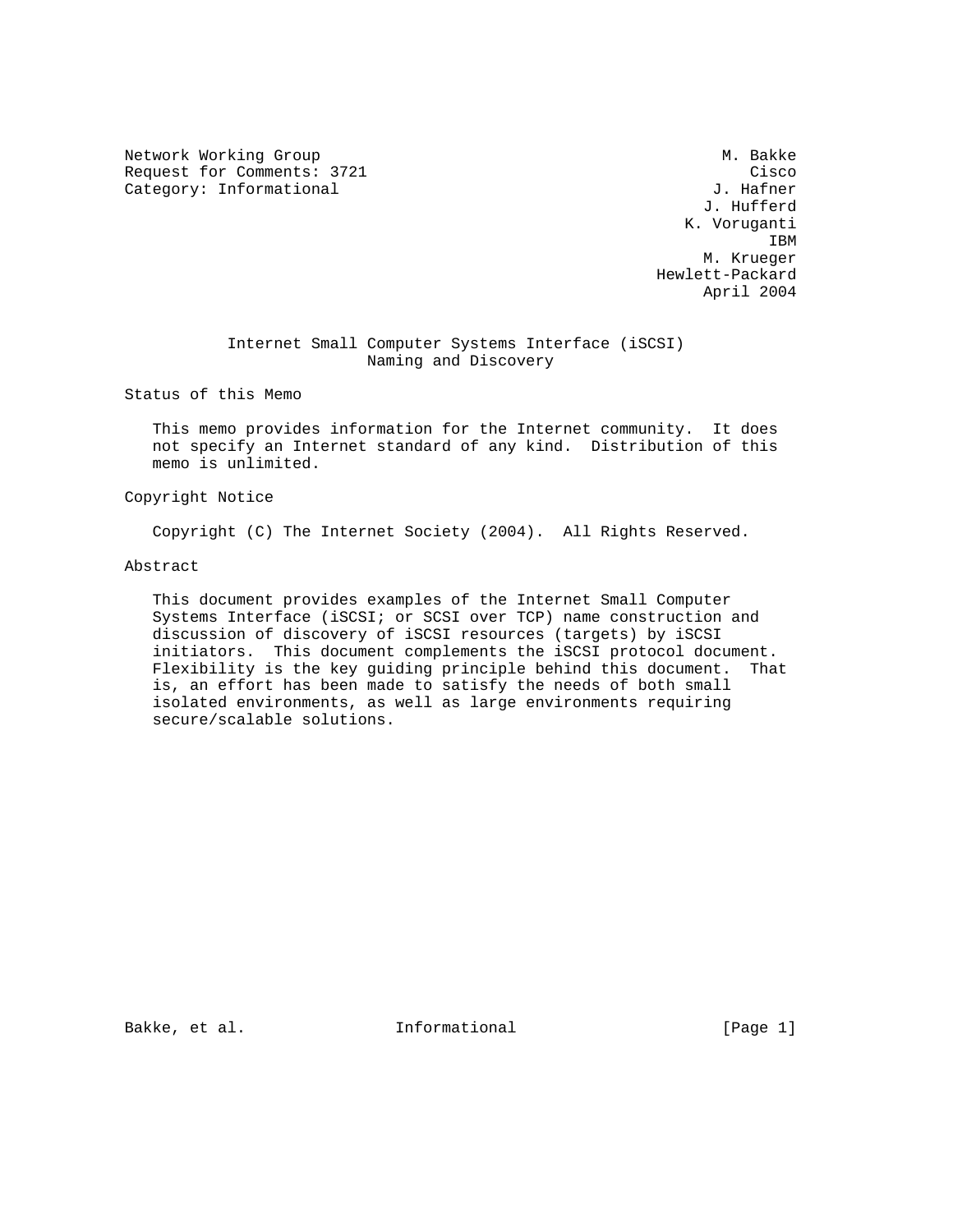# Table of Contents

|      |                                                              |                                    |  |  |  |  |  |  |  |  |  | 3            |
|------|--------------------------------------------------------------|------------------------------------|--|--|--|--|--|--|--|--|--|--------------|
| 1.1. | Constructing iSCSI names using the iqn. format               |                                    |  |  |  |  |  |  |  |  |  | 5            |
| 1.2. | Constructing iSCSI names using the eui. format               |                                    |  |  |  |  |  |  |  |  |  | 8            |
|      |                                                              |                                    |  |  |  |  |  |  |  |  |  | 8            |
| 2.1. | Purpose of an Alias.                                         |                                    |  |  |  |  |  |  |  |  |  | $\mathsf{R}$ |
| 2.2. |                                                              |                                    |  |  |  |  |  |  |  |  |  | 9            |
| 2.3. |                                                              |                                    |  |  |  |  |  |  |  |  |  | 10           |
|      |                                                              |                                    |  |  |  |  |  |  |  |  |  | 12           |
|      |                                                              |                                    |  |  |  |  |  |  |  |  |  | 13           |
|      |                                                              |                                    |  |  |  |  |  |  |  |  |  | 13           |
| 51   | Normative References                                         |                                    |  |  |  |  |  |  |  |  |  | 13           |
| 52   | Informative References                                       |                                    |  |  |  |  |  |  |  |  |  | 14           |
|      |                                                              |                                    |  |  |  |  |  |  |  |  |  | 14           |
|      |                                                              |                                    |  |  |  |  |  |  |  |  |  |              |
|      | Appendix A: iSCSI Naming Notes.                              |                                    |  |  |  |  |  |  |  |  |  | 15           |
|      | Appendix B: Interaction with Proxies and Firewalls. $\ldots$ |                                    |  |  |  |  |  |  |  |  |  | 16           |
|      | R 1                                                          | Port Redirector                    |  |  |  |  |  |  |  |  |  | 16           |
|      | B.2.                                                         | SOCKS server.                      |  |  |  |  |  |  |  |  |  | 17           |
|      | B.3.                                                         |                                    |  |  |  |  |  |  |  |  |  | 17           |
|      | <b>B.4.</b>                                                  | iSCSI Proxy                        |  |  |  |  |  |  |  |  |  | 18           |
|      |                                                              | B.5. Stateful Inspection Firewall. |  |  |  |  |  |  |  |  |  | 18           |
|      | Appendix C: iSCSI Names and Security Identifiers.            |                                    |  |  |  |  |  |  |  |  |  | 19           |
|      |                                                              |                                    |  |  |  |  |  |  |  |  |  | 21           |
|      |                                                              |                                    |  |  |  |  |  |  |  |  |  | 22           |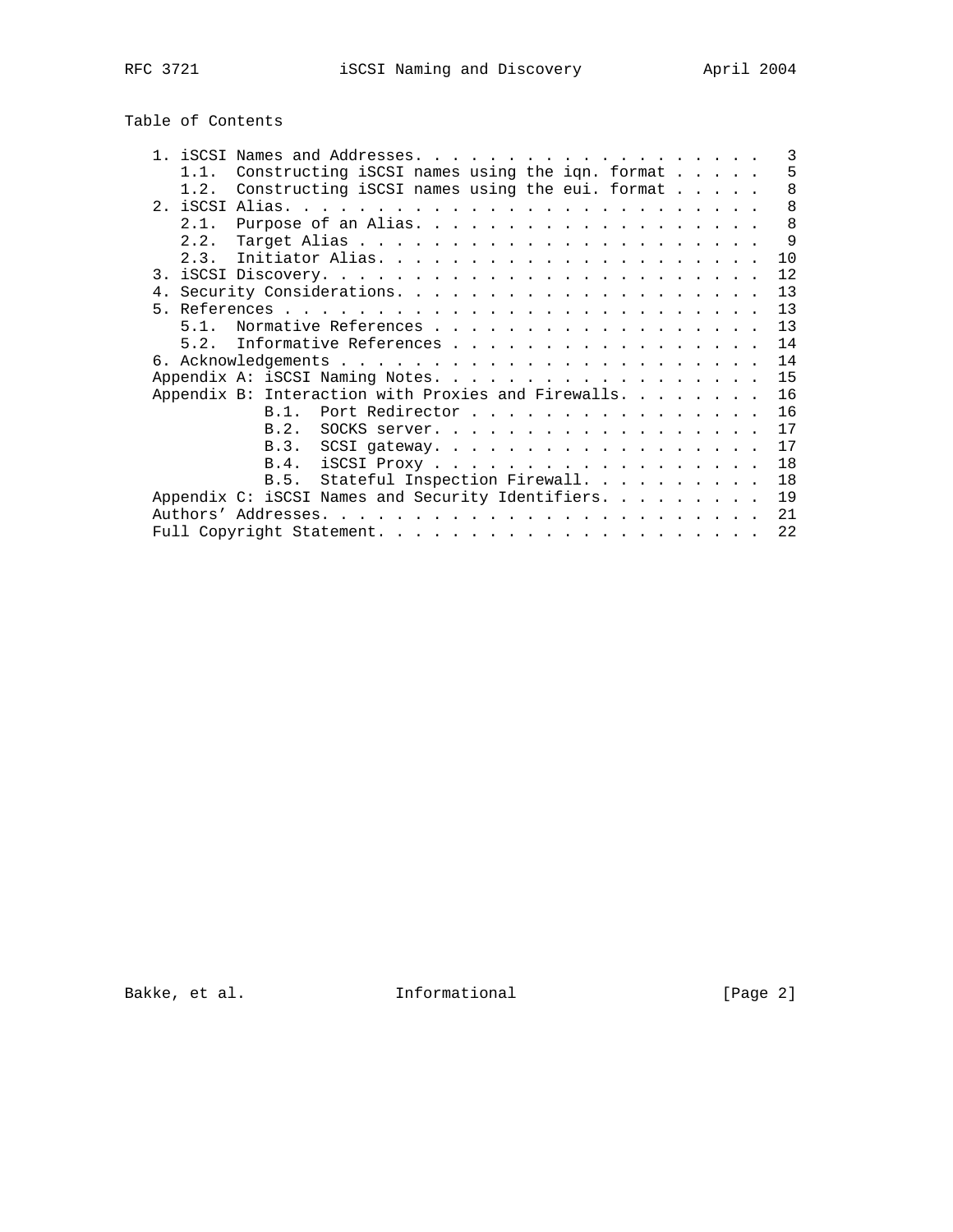#### 1. iSCSI Names and Addresses

 The main addressable, discoverable entity in iSCSI is an iSCSI Node. An iSCSI node can be either an initiator, a target, or both. The rules for constructing an iSCSI name are specified in [RFC3720].

 This document provides examples of name construction that might be used by a naming authority.

 Both targets and initiators require names for the purpose of identification, so that iSCSI storage resources can be managed regardless of location (address). An iSCSI name is the unique identifier for an iSCSI node, and is also the SCSI device name [SAM2] of an iSCSI device. The iSCSI name is the principal object used in authentication of targets to initiators and initiators to targets. This name is also used to identify and manage iSCSI storage resources.

 Furthermore, iSCSI names are associated with iSCSI nodes instead of with network adapter cards to ensure the free movement of network HBAs between hosts without loss of SCSI state information (reservations, mode page settings etc) and authorization configuration.

 An iSCSI node also has one or more addresses. An iSCSI address specifies a single path to an iSCSI node and consists of the iSCSI name, plus a transport (TCP) address which uses the following format:

<domain-name>[:<port>]

Where <domain-name> is one of:

- IPv4 address, in dotted decimal notation. Assumed if the name contains exactly four numbers, separated by dots (.), where each number is in the range 0..255.
- IPv6 address, in colon-separated hexadecimal notation, as specified in [RFC3513] and enclosed in "[" and "]" characters, as specified in [RFC2732].
- Fully Qualified Domain Name (host name). Assumed if the <domain name> is neither an IPv4 nor an IPv6 address.

For iSCSI targets, the <port> in the address is optional; if specified, it is the TCP port on which the target is listening for connections. If the <port> is not specified, the default port 3260, assigned by IANA, will be assumed. For iSCSI initiators, the <port> is omitted.

Bakke, et al. 1nformational 1998 [Page 3]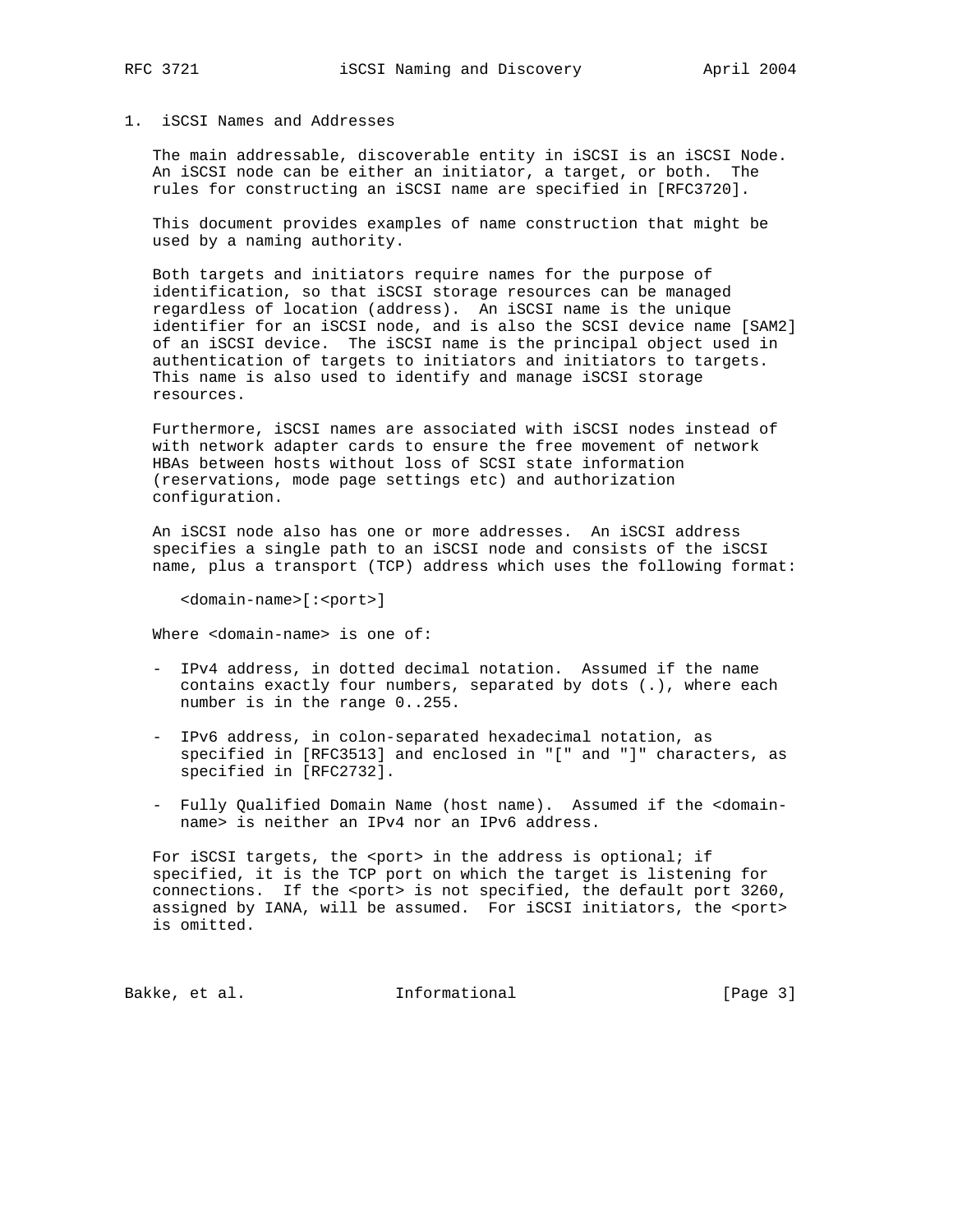Examples of addresses:

 192.0.2.2 192.0.2.23:5003 [FEDC:BA98:7654:3210:FEDC:BA98:7654:3210] [1080:0:0:0:8:800:200C:417A] [3ffe:2a00:100:7031::1] [1080::8:800:200C:417A] [1080::8:800:200C:417A]:3260  $[::192.0.2.5]$  mydisks.example.com moredisks.example.com:5003

 The concepts of names and addresses have been carefully separated in iSCSI:

- An iSCSI Name is a location-independent, permanent identifier for an iSCSI node. An iSCSI node has one iSCSI name, which stays constant for the life of the node. The terms "initiator name" and "target name" also refer to an iSCSI name.
- An iSCSI Address specifies not only the iSCSI name of an iSCSI node, but also a location of that node. The address consists of a host name or IP address, a TCP port number (for the target), and the iSCSI Name of the node. An iSCSI node can have any number of addresses, which can change at any time, particularly if they are assigned via DHCP.
- A similar analogy exists for people. A person in the USA might be:

 Robert Smith SSN+DateOfBirth: 333-44-5555 14-MAR-1960 Phone: +1 (763) 555.1212 Home Address: 555 Big Road, Minneapolis, MN 55444 Work Address: 222 Freeway Blvd, St. Paul, MN 55333

 In this case, Robert's globally unique name is really his Social Security Number plus Date of Birth. His common name, "Robert Smith", is not guaranteed to be unique. Robert has three locations at which he may be reached; two Physical addresses, and a phone number.

 In this example, Robert's SSN+DOB is like the iSCSI Name (date of birth is required to disambiguate SSNs that have been reused), his phone number and addresses are analogous to an iSCSI node's TCP addresses, and "Robert Smith" would be a human-friendly label for this person.

Bakke, et al. 1nformational 1998 [Page 4]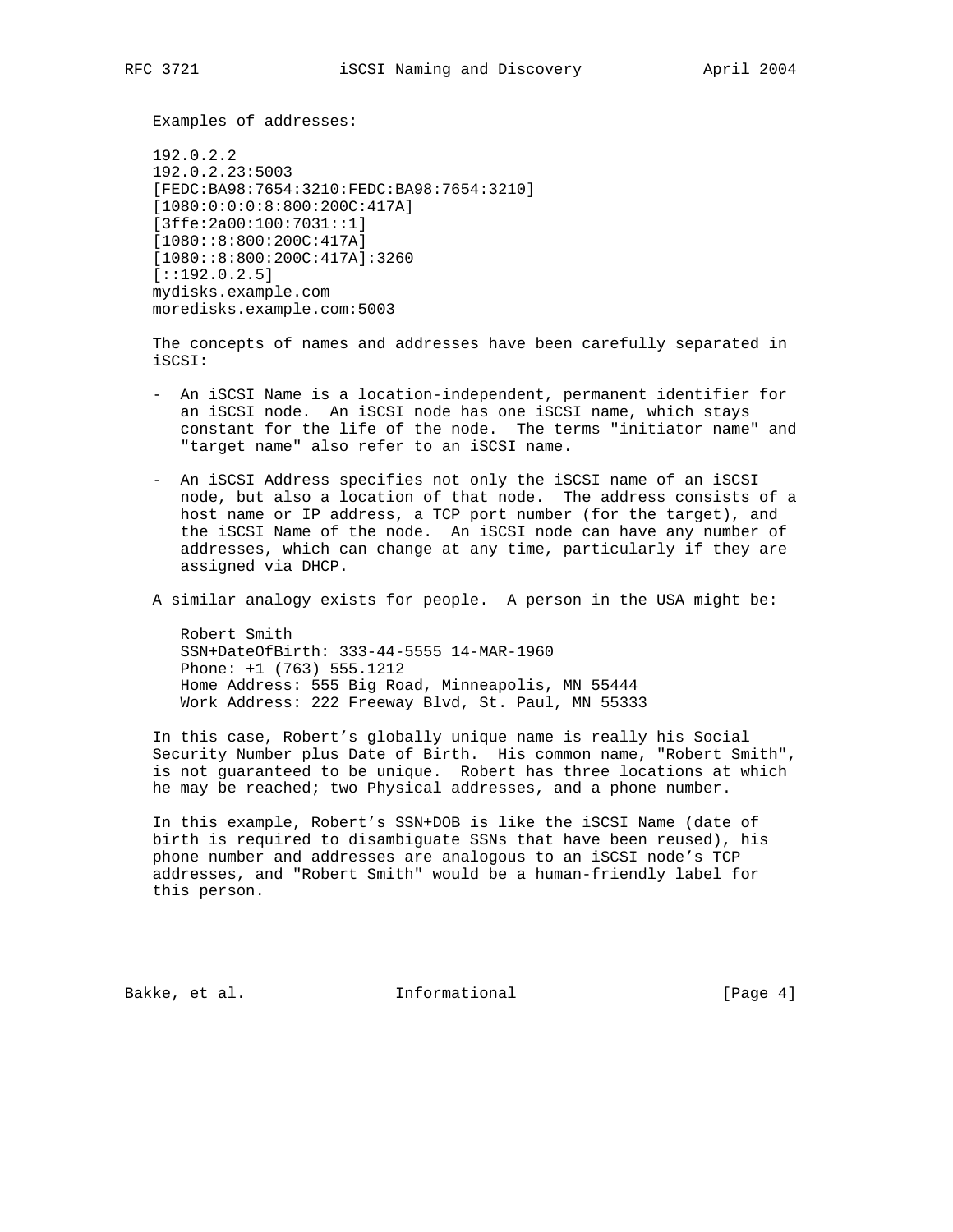To assist in providing a more human-readable user interface for devices that contain iSCSI targets and initiators, a target or initiator may also provide an alias. This alias is a simple UTF-8 string, is not globally unique, and is never interpreted or used to identify an initiator or device within the iSCSI protocol. Its use is described further in section 2.

1.1. Constructing iSCSI names using the iqn. format

 The iSCSI naming scheme was constructed to give an organizational naming authority the flexibility to further subdivide the responsibility for name creation to subordinate naming authorities. The iSCSI qualified name format is defined in [RFC3720] and contains (in order):

- The string "iqn."
- A date code specifying the year and month in which the organization registered the domain or sub-domain name used as the naming authority string.
- The organizational naming authority string, which consists of a valid, reversed domain or subdomain name.
- Optionally, a ':', followed by a string of the assigning organization's choosing, which must make each assigned iSCSI name unique.

 The following is an example of an iSCSI qualified name from an equipment vendor:

| Organizational          |        | Subgroup Naming Authority           |  |
|-------------------------|--------|-------------------------------------|--|
|                         | Naming | and/or string Defined by            |  |
| Type Date               | Auth   | Org. or Local Naming Authority      |  |
| +--++-----+ +---------+ |        | - +-------------------------------- |  |
|                         |        |                                     |  |

iqn.2001-04.com.example:diskarrays-sn-a8675309

Where:

 "iqn" specifies the use of the iSCSI qualified name as the authority.

Bakke, et al. 1nformational 1999 [Page 5]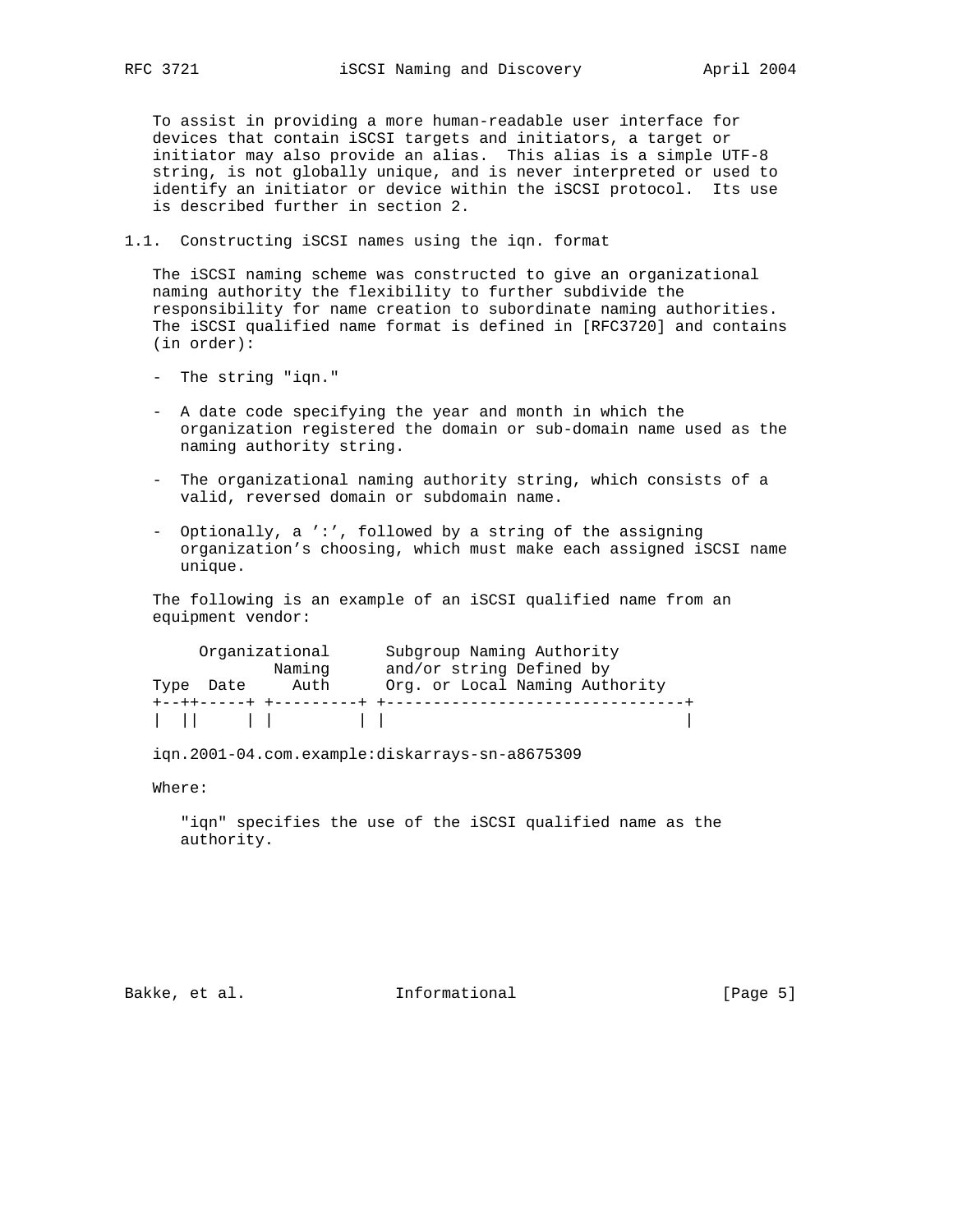"2001-04" is the year and month on which the naming authority acquired the domain name used in this iSCSI name. This is used to ensure that when domain names are sold or transferred to another organization, iSCSI names generated by these organizations will be unique.

 "com.example" is a reversed DNS name, and defines the organizational naming authority. The owner of the DNS name "example.com" has the sole right of use of this name as this part of an iSCSI name, as well as the responsibility to keep the remainder of the iSCSI name unique. In this case, example.com happens to manufacture disk arrays.

 "diskarrays" was picked arbitrarily by example.com to identify the disk arrays they manufacture. Another product that ACME makes might use a different name, and have its own namespace independent of the disk array group. The owner of "example.com" is responsible for keeping this structure unique.

 "sn" was picked by the disk array group of ACME to show that what follows is a serial number. They could have just assumed that all iSCSI Names are based on serial numbers, but they thought that perhaps later products might be better identified by something else. Adding "sn" was a future-proof measure.

 "a8675309" is the serial number of the disk array, uniquely identifying it from all other arrays.

 Another example shows how the ':' separator helps owners of sub domains to keep their name spaces unique:

|                                                                                                                                                                                         | Naming    | Defined by |                  |
|-----------------------------------------------------------------------------------------------------------------------------------------------------------------------------------------|-----------|------------|------------------|
| Type Date                                                                                                                                                                               | Authority |            | Naming Authority |
|                                                                                                                                                                                         |           |            |                  |
| $\begin{array}{ccc} \begin{array}{ccc} \end{array} & \begin{array}{ccc} \end{array} & \begin{array}{ccc} \end{array} & \begin{array}{ccc} \end{array} & \begin{array}{ccc} \end{array}$ |           |            |                  |

iqn.2001-04.com.example.storage:tape.sys1.xyz

|               | Naming    | Defined by       |
|---------------|-----------|------------------|
| Type Date     | Authority | Naming Authority |
|               |           |                  |
| $1 - 11 - 11$ |           |                  |

iqn.2001-04.com.example.storage.tape:sys1.xyz

Bakke, et al. 1nformational 1999 [Page 6]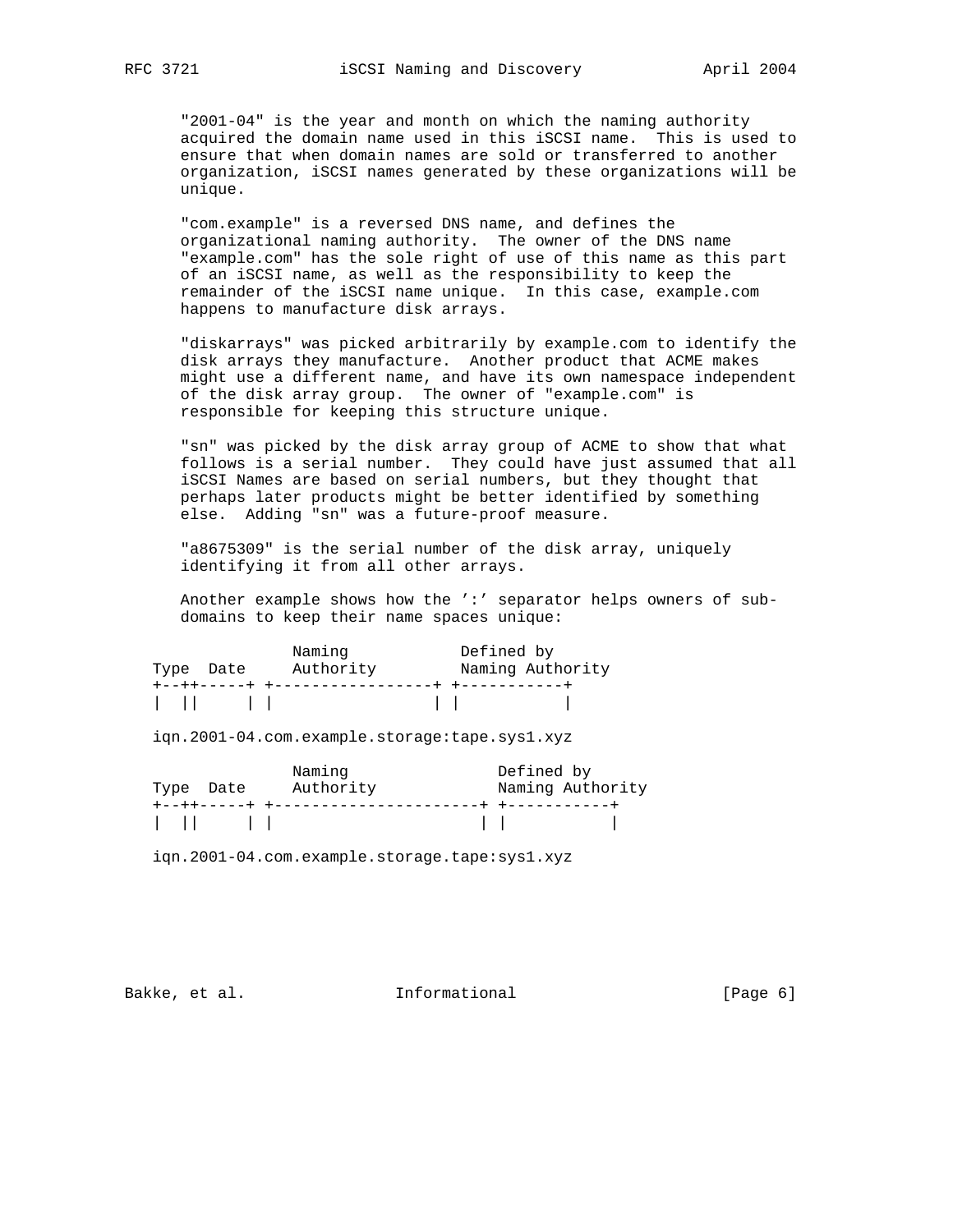Note that, except for the ':' separator, both names are identical. The first was assigned by the owner of the subdomain "storage.example.com"; the second was assigned by the owner of "tape.storage.example.com". These are both legal names, and are unique.

 The following is an example of a name that might be constructed by a research organization:

|           | Naminq                                              | Defined by Defined by |                          |
|-----------|-----------------------------------------------------|-----------------------|--------------------------|
| Type Date | Authority                                           |                       | cs dept User "oaks"      |
|           |                                                     |                       |                          |
|           |                                                     |                       | <b>Contract Contract</b> |
|           | ign.2000-02.edu.example.cs:users.oaks:proto.target4 |                       |                          |

 In the above example, Professor Oaks of Example University is building research prototypes of iSCSI targets. EU's computer science department allows each user to use his or her user name as a naming authority for this type of work, by attaching "users.<username>" after the ':', and another ':', followed by a string of the user's choosing (the user is responsible for making this part unique). Professor Oaks chose to use "proto.target4" for this particular target.

 The following is an example of an iSCSI name string from a storage service provider:

|            | Organization               | String                                               |  |
|------------|----------------------------|------------------------------------------------------|--|
|            | Naming                     | Defined by Org.                                      |  |
| Type Date  | Authority                  | Naming Authority                                     |  |
|            | +-+ +-----+ +------------- |                                                      |  |
| $111 - 11$ |                            |                                                      |  |
|            |                            | ign.1995-11.com.example.ssp:customers.4567.disks.107 |  |

 In this case, a storage service provider (ssp.example.com) has decided to re-name the targets from the manufacturer, to provide the flexibility to move the customer's data to a different storage subsystem should the need arise.

 The Storage Service Provider (SSP) has configured the iSCSI Name on this particular target for one of its customers, and has determined that it made the most sense to track these targets by their Customer ID number and a disk number. This target was created for use by customer #4567, and is the 107th target configured for this customer.

 Note that when reversing these domain names, the first component (after the "iqn.") will always be a top-level domain name, which includes "com", "edu", "gov", "org", "net", "mil", or one of the

Bakke, et al. 1nformational 1998 [Page 7]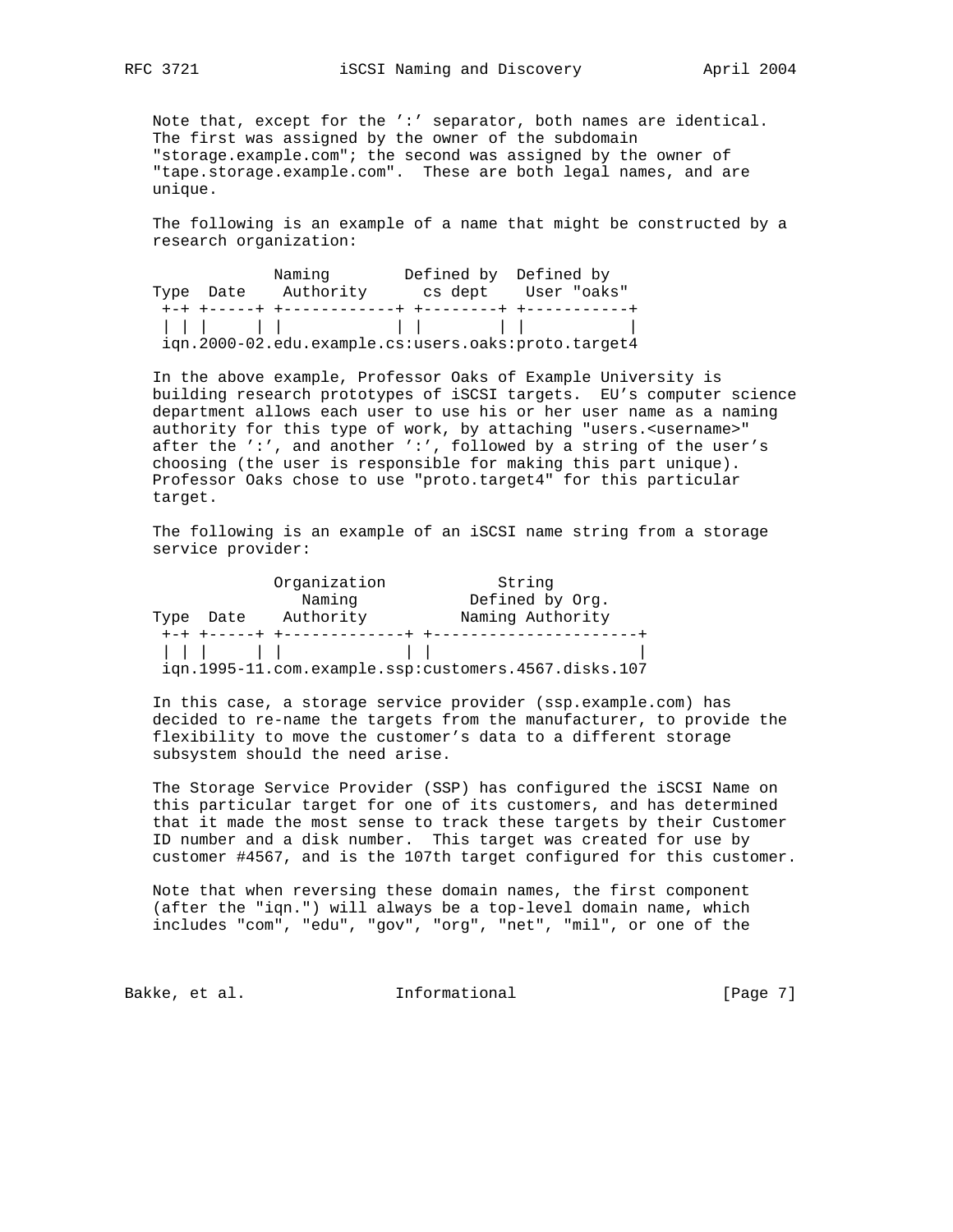two-letter country codes. The use of anything else as the first component of these names is not allowed. In particular, companies generating these names must not eliminate their "com." from the string.

 Again, these iSCSI names are NOT addresses. Even though they make use of DNS domain names, they are used only to specify the naming authority. An iSCSI name contains no implications of the iSCSI target or initiator's location. The use of the domain name is only a method of re-using an already ubiquitous name space.

1.2. Constructing iSCSI names using the eui. format

 The iSCSI eui. naming format allows a naming authority to use IEEE EUI-64 identifiers in constructing iSCSI names. The details of constructing EUI-64 identifiers are specified by the IEEE Registration Authority (see [EUI64]).

Example iSCSI name:

 Type EUI-64 identifier (ASCII-encoded hexadecimal) +--++--------------+ | || | eui.02004567A425678D

2. iSCSI Alias

 The iSCSI alias is a UTF-8 text string that may be used as an additional descriptive name for an initiator and target. This may not be used to identify a target or initiator during login, and does not have to follow the uniqueness or other requirements of the iSCSI name. The alias strings are communicated between the initiator and target at login, and can be displayed by a user interface on either end, helping the user tell at a glance whether the initiators and/or targets at the other end appear to be correct. The alias must NOT be used to identify, address, or authenticate initiators and targets.

 The alias is a variable length string, between 0 and 255 characters, and is terminated with at least one NULL  $(0x00)$  character, as defined in [RFC3720]. No other structure is imposed upon this string.

2.1. Purpose of an Alias

 Initiators and targets are uniquely identified by an iSCSI Name. These identifiers may be assigned by a hardware or software manufacturer, a service provider, or even the customer. Although these identifiers are nominally human-readable, they are likely to be assigned from a point of view different from that of the other side

Bakke, et al. 1nformational 1999 [Page 8]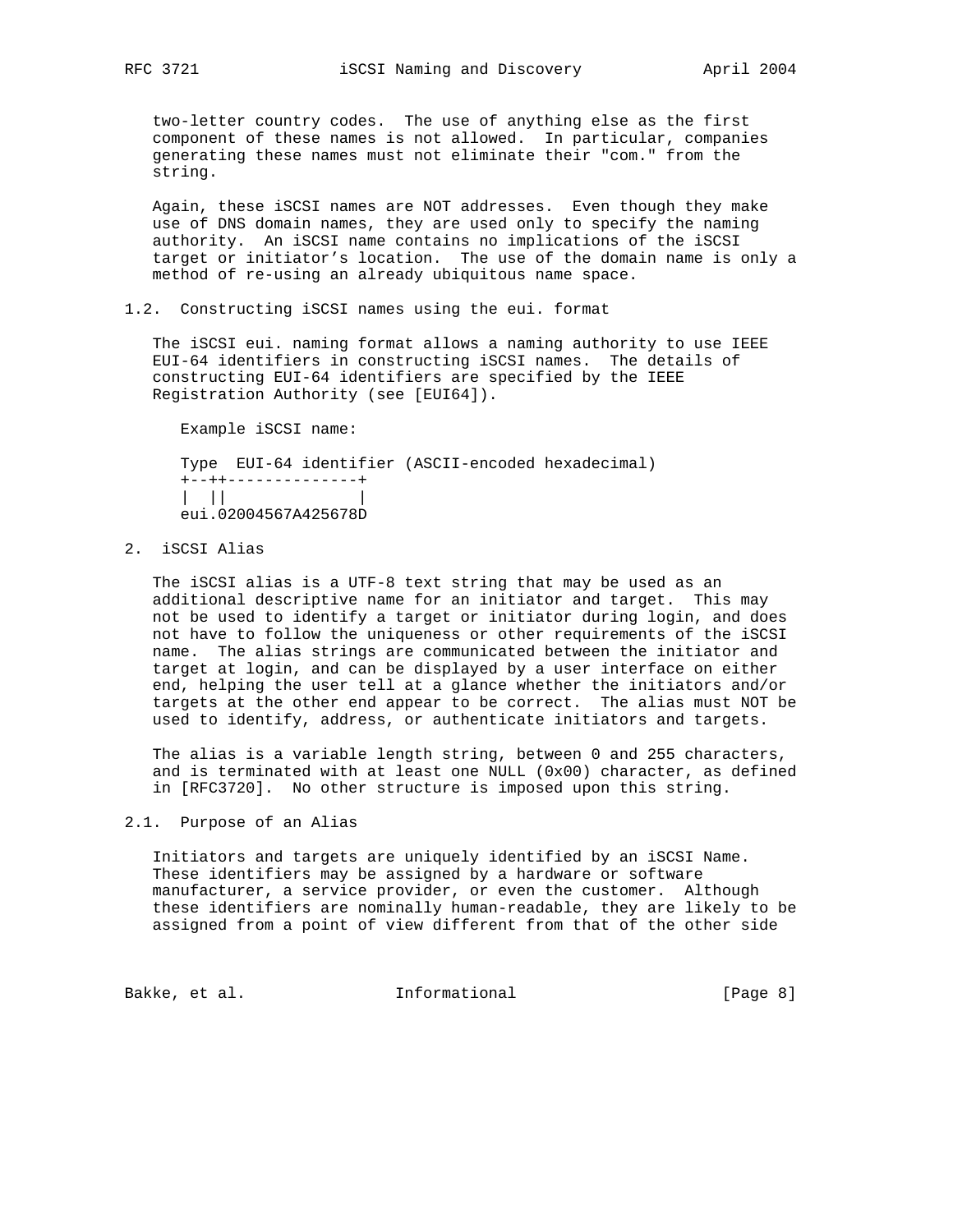of the connection. For instance, a target name for a disk array may be built from the array's serial number, and some sort of internal target ID. Although this would still be human-readable and transcribable, it offers little assurance to someone at a user interface who would like to see "at-a-glance" whether this target is really the correct one.

 The use of an alias helps solve that problem. An alias is simply a descriptive name that can be assigned to an initiator or target, that is independent of the name, and does not have to be unique. Since it is not unique, the alias must be used in a purely informational way. It may not be used to specify a target at login, or used during authentication.

Both targets and initiators may have aliases.

2.2. Target Alias

 To show the utility of an alias, here is an example using an alias for an iSCSI target.

 Imagine sitting at a desktop station that is using some iSCSI devices over a network. The user requires another iSCSI disk, and calls the storage services person (internal or external), giving any authentication information that the storage device will require for the host. The services person allocates a new target for the host, and sends the Target Name for the new target, and probably an address, back to the user. The user then adds this Target Name to the configuration file on the host, and discovers the new device.

 Without an alias, a user managing an iSCSI host would click on some sort of management "show targets" button to show the targets to which the host is currently connected.

+--Connected-To-These-Targets----------------------

Target Name || || || || | iqn.1995-04.com.example:sn.5551212.target.450 | iqn.1995-04.com.example:sn.5551212.target.489 | iqn.1995-04.com.example:sn.8675309 | iqn.2001-04.com.example.storage:tape.sys1.xyz | iqn.2001-04.com.example.storage.tape:sys1.xyz

+--------------------------------------------------

||

|| || || ||

Bakke, et al. 1nformational 1999 [Page 9]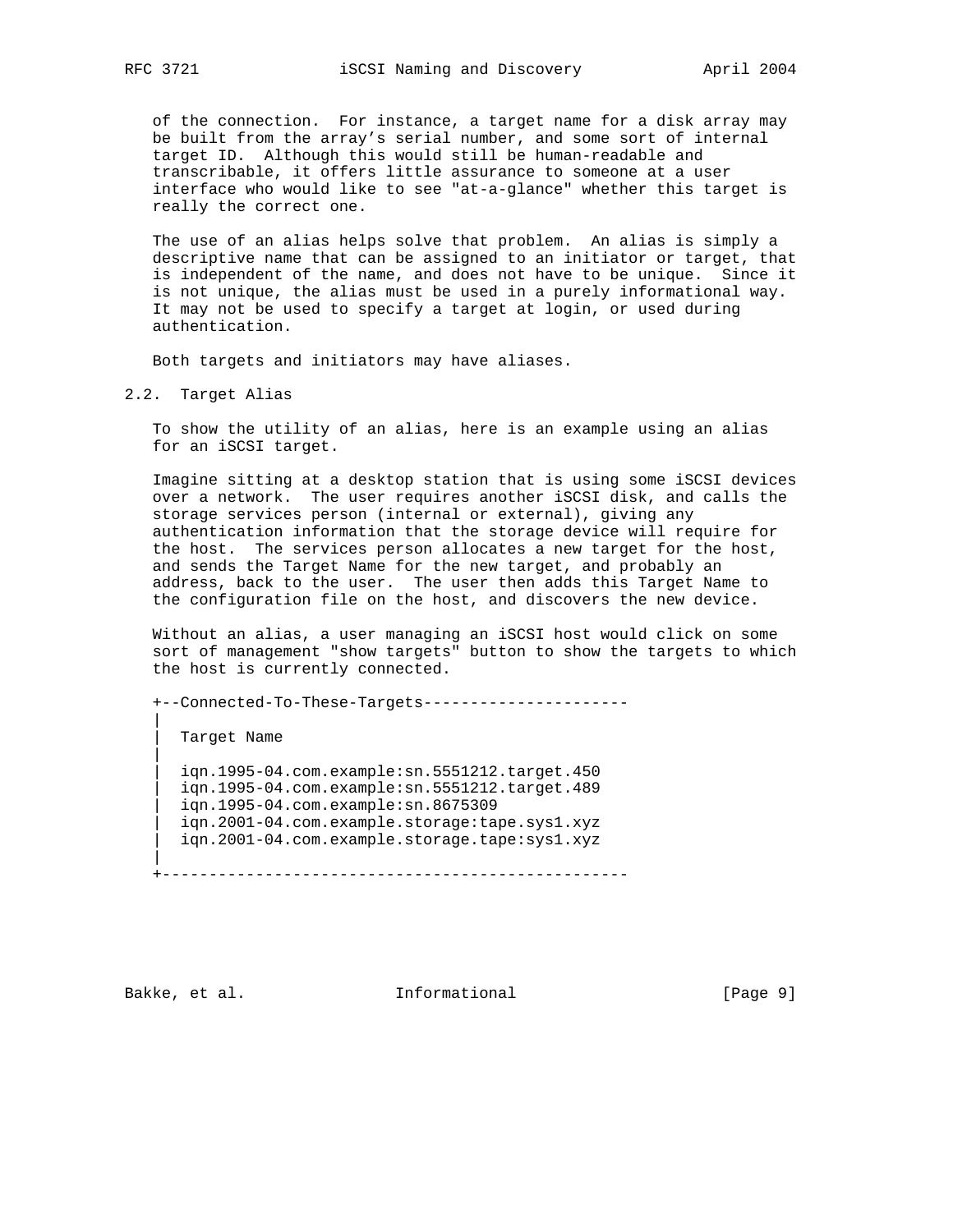In the above example, the user sees a collection of iSCSI Names, but with no real description of what they are for. They will, of course, map to a system-dependent device file or drive letter, but it's not easy looking at numbers quickly to see if everything is there.

 If a storage administrator configures an alias for each target name, the alias can provide a more descriptive name. This alias may be sent back to the initiator as part of the login response, or found in the iSCSI MIB. It then might be used in a display such as the following:

+--Connected-To-These-Targets----------------------

Alias Target Name | Oracle 1 iqn.1995-04.com.example:sn.5551212.target.450 | Local Disk iqn.1995-04.com.example:sn.5551212.target.489 | Exchange 2 iqn.1995-04.com.example:sn.8675309 +--------------------------------------------------

This would give the user a better idea of what's really there.

 In general, flexible, configured aliases will probably be supported by larger storage subsystems and configurable gateways. Simpler devices will likely not keep configuration data around for things such as an alias. The TargetAlias string could be either left unsupported (not given to the initiator during login) or could be returned as whatever the "next best thing" that the target has that might better describe it. Since it does not have to be unique, it could even return SCSI inquiry string data.

 Note that if a simple initiator does not wish to keep or display alias information, it can be simply ignored if seen in the login response.

# 2.3. Initiator Alias

 An initiator alias can be used in the same manner as a target alias. An initiator may send the alias in a login request, when it sends its iSCSI Initiator Name. The alias is not used for authentication, but may be kept with the session information for display through a management Graphical User Interface (GUI) or command-line interface (for a more complex subsystem or gateway), or through the iSCSI MIB.

 Note that a simple target can just ignore the Initiator Alias if it has no management interface on which to display it.

Bakke, et al. 1nformational [Page 10]

|| || || ||

||

|| || || ||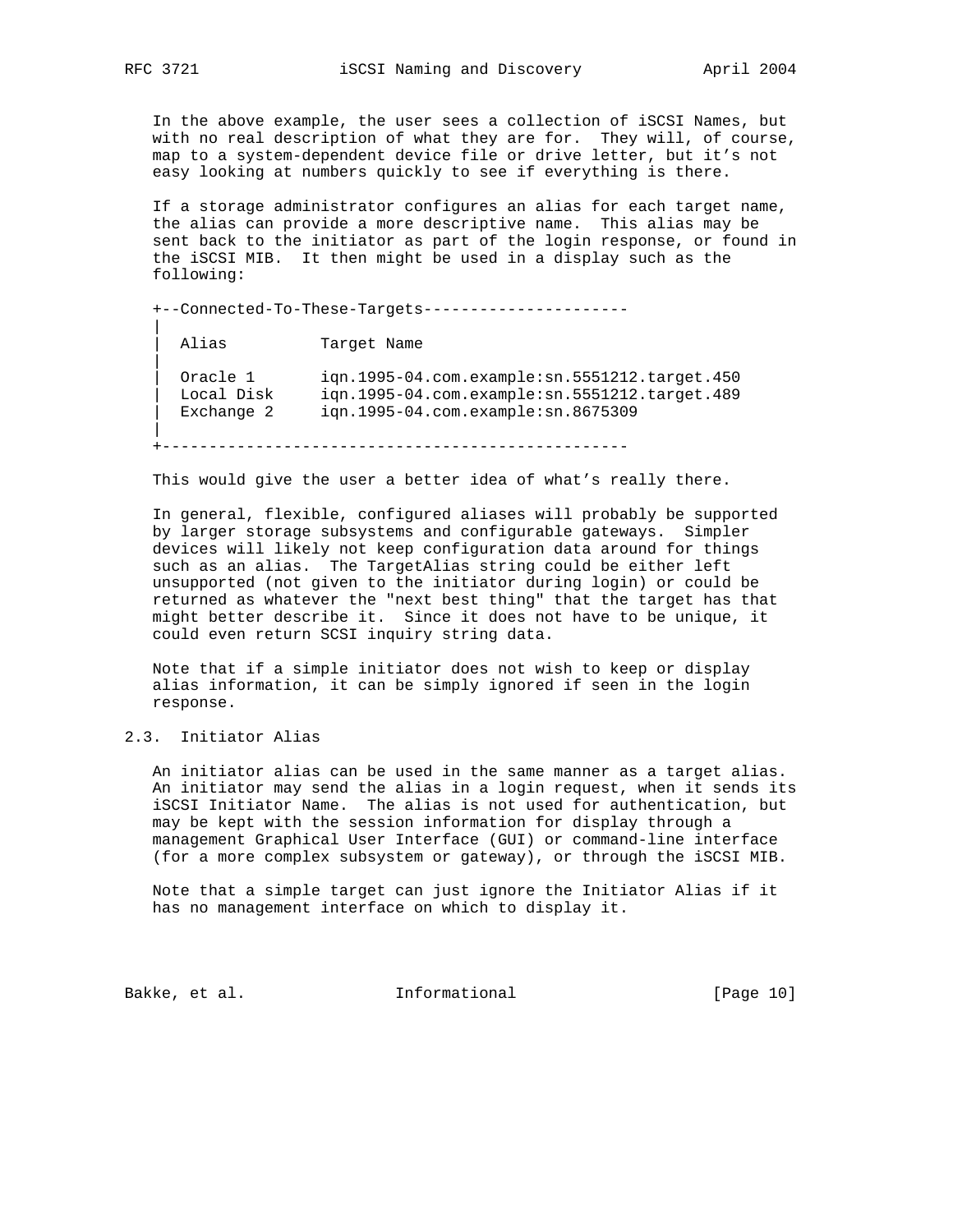Usually just the hostname would be sufficient for an initiator alias, but a custom alias could be configured for the sake of the service provider if needed. Even better would be a description of what the machine was used for, such as "Exchange Server 1", or "User Web Server".

 Here's an example of a management interface showing a list of sessions on an iSCSI target network entity. For this display, the targets are using an internal target number, which is a fictional field that has purely internal significance.

+--Connected-To-These-Initiators-------------------

Target Initiator Name || | 450 iqn.1995-04.com.example.sw:cd.12345678-OEM-456 | 451 iqn.1995-04.com.example.os:hostid.A598B45C | 309 iqn.1995-04.com.example.sw:cd.87654321-OEM-259 || || || ||

+--------------------------------------------------

And with the initiator alias displayed:

+--Connected-To-These-Initiators-------------------

Target Alias **Initiator Name**  | 450 Web Server 4 iqn.1995-04.com.example.sw:cd.12... | 451 scsigw.example.com iqn.1995-04.com.example.os:hosti... | 309 Exchange Server iqn.1995-04.com.example.sw:cd.87...

+--------------------------------------------------

 This gives the storage administrator a better idea of who is connected to their targets. Of course, one could always do a reverse DNS lookup of the incoming IP address to determine a host name, but simpler devices really don't do well with that particular feature due to blocking problems, and it won't always work if there is a firewall or iSCSI gateway involved.

 Again, these are purely informational and optional and require a management application.

 Aliases are extremely easy to implement. Targets just send a TargetAlias whenever they send a TargetName. Initiators just send an InitiatorAlias whenever they send an InitiatorName. If an alias is received that does not fit, or seems invalid in any way, it is ignored.

Bakke, et al. 10 Informational 1999 [Page 11]

|| || || ||

|| || || ||

||

|| || || ||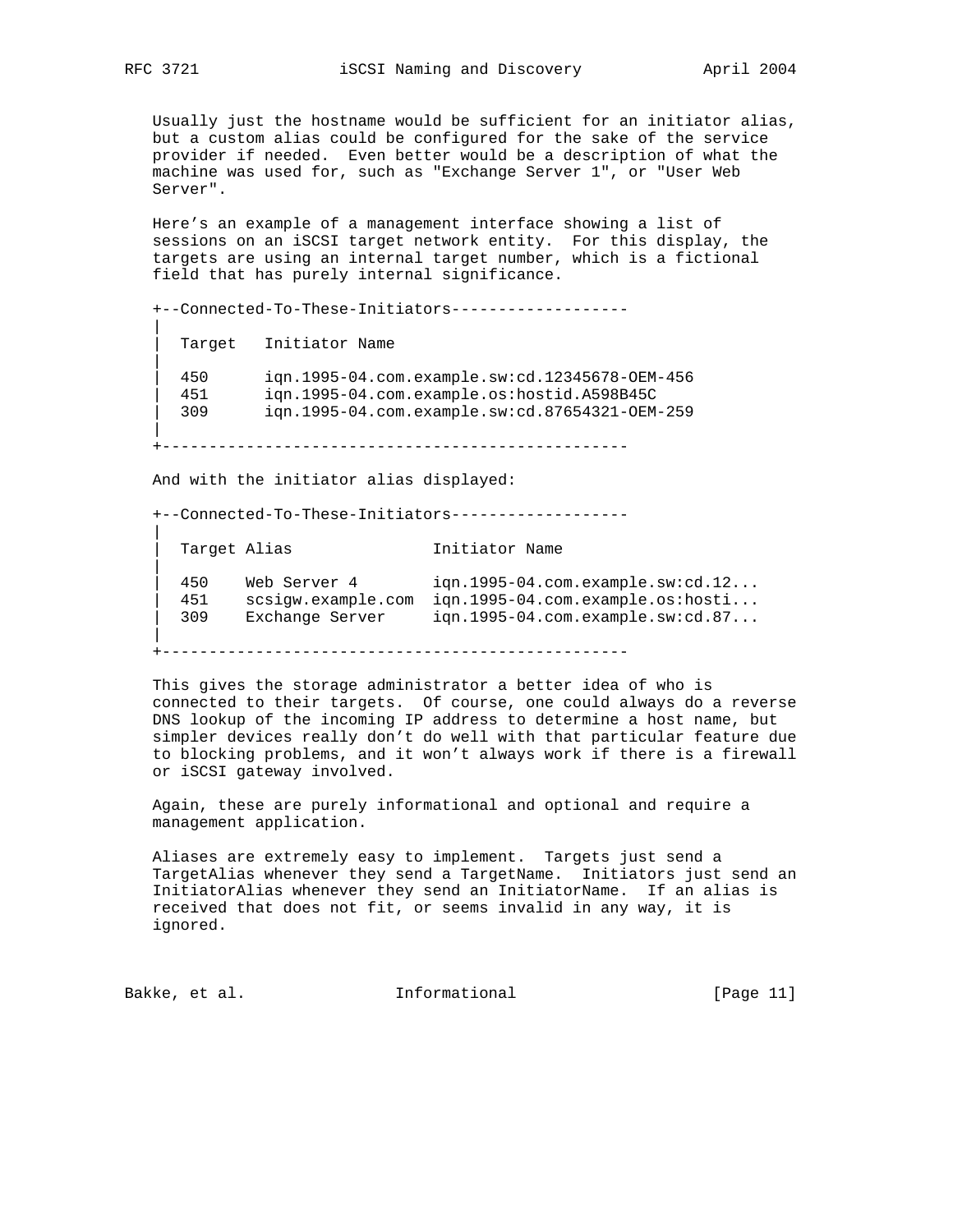#### 3. iSCSI Discovery

 The goal of iSCSI discovery is to allow an initiator to find the targets to which it has access, and at least one address at which each target may be accessed. This should generally be done using as little configuration as possible. This section defines the discovery mechanism only; no attempt is made to specify central management of iSCSI devices within this document. Moreover, the iSCSI discovery mechanisms listed here only deal with target discovery and one still needs to use the SCSI protocol for LUN discovery.

 In order for an iSCSI initiator to establish an iSCSI session with an iSCSI target, the initiator needs the IP address, TCP port number and iSCSI target name information. The goal of iSCSI discovery mechanisms are to provide low overhead support for small iSCSI setups, and scalable discovery solutions for large enterprise setups. Thus, there are several methods that may be used to find targets ranging from configuring a list of targets and addresses on each initiator and doing no discovery at all, to configuring nothing on each initiator, and allowing the initiator to discover targets dynamically. The various discovery mechanisms differ in their assumptions about what information is already available to the initiators and what information needs to be still discovered.

iSCSI supports the following discovery mechanisms:

- a. Static Configuration: This mechanism assumes that the IP address, TCP port and the iSCSI target name information are already available to the initiator. The initiators need to perform no discovery in this approach. The initiator uses the IP address and the TCP port information to establish a TCP connection, and it uses the iSCSI target name information to establish an iSCSI session. This discovery option is convenient for small iSCSI setups.
	- b. SendTargets: This mechanism assumes that the target's IP address and TCP port information are already available to the initiator. The initiator then uses this information to establish a discovery session to the Network Entity. The initiator then subsequently issues the SendTargets text command to query information about the iSCSI targets available at the particular Network Entity (IP address). SendTargets command details can be found in the iSCSI document [RFC3720]. This discovery option is convenient for iSCSI gateways and routers.
	- c. Zero-Configuration: This mechanism assumes that the initiator does not have any information about the target. In this option, the initiator can either multicast discovery messages directly to the

Bakke, et al. 10 Informational [Page 12]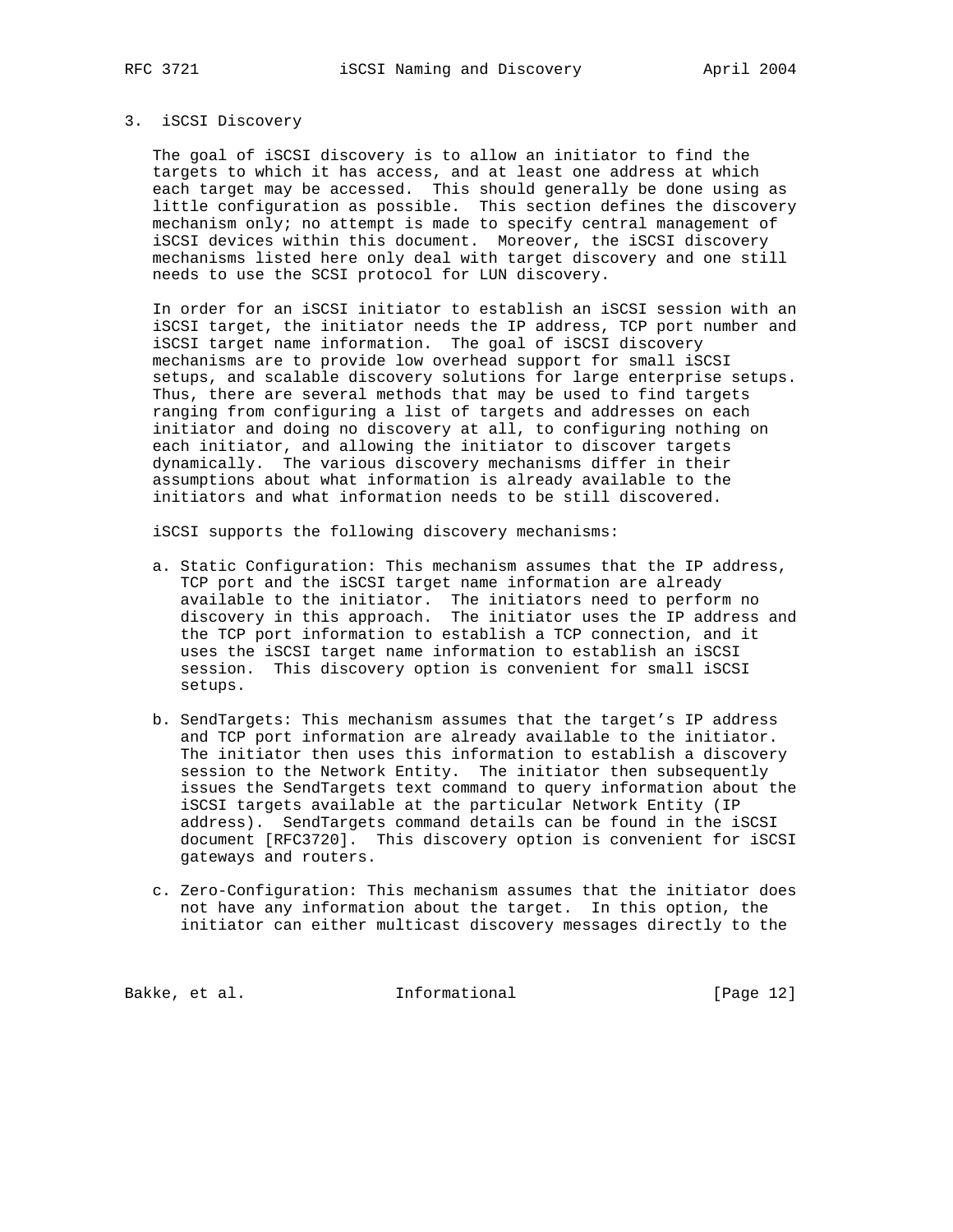targets or it can send discovery messages to storage name servers. Currently, there are many general purpose discovery frameworks available such as Salutation [John], Jini [John], UPnP [John], SLP [RFC2608] and iSNS [iSNS]. However, with respect to iSCSI, SLP can clearly perform the needed discovery functions [iSCSI-SLP], while iSNS [iSNS] can be used to provide related management functions including notification, access management, configuration, and discovery management. iSCSI equipment that need discovery functions beyond SendTargets should at least implement SLP, and then consider iSNS when extended discovery management capabilities are required such as in larger storage networks. It should be noted that since iSNS will support SLP, iSNS can be used to help manage the discovery information returned by SLP.

4. Security Considerations

 Most security issues relating to iSCSI naming are discussed in the main iSCSI document [RFC3720] and the iSCSI security document [RFC3723].

 In addition, Appendix B discusses naming and discovery issues when gateways, proxies, and firewalls are used to solve security or discovery issues in some situations where iSCSI is deployed.

 iSCSI allows several different authentication methods to be used. For many of these methods, an authentication identifier is used, which may be different from the iSCSI node name of the entity being authenticated. This is discussed in more detail in Appendix C.

- 5. References
- 5.1. Normative References
	- [RFC3720] Satran, J., Meth, K., Sapuntzakis, C. Chadalapaka, M. and E. Zeidner, "Internet Small Computer Systems Interface (iSCSI)", RFC 3720, April 2004.
	- [EUI64] EUI "Guidelines for 64-bit Global Identifier (EUI-64) Registration Authority, http://standards.ieee.org/regauth/oui/tutorials/ EUI64.html
	- [SAM2] R. Weber et al, INCITS T10 Project 1157-D revision 24, "SCSI Architectural Model - 2 (SAM-2)", Section 4.7.6 "SCSI device name", September 2002.

Bakke, et al. 1nformational [Page 13]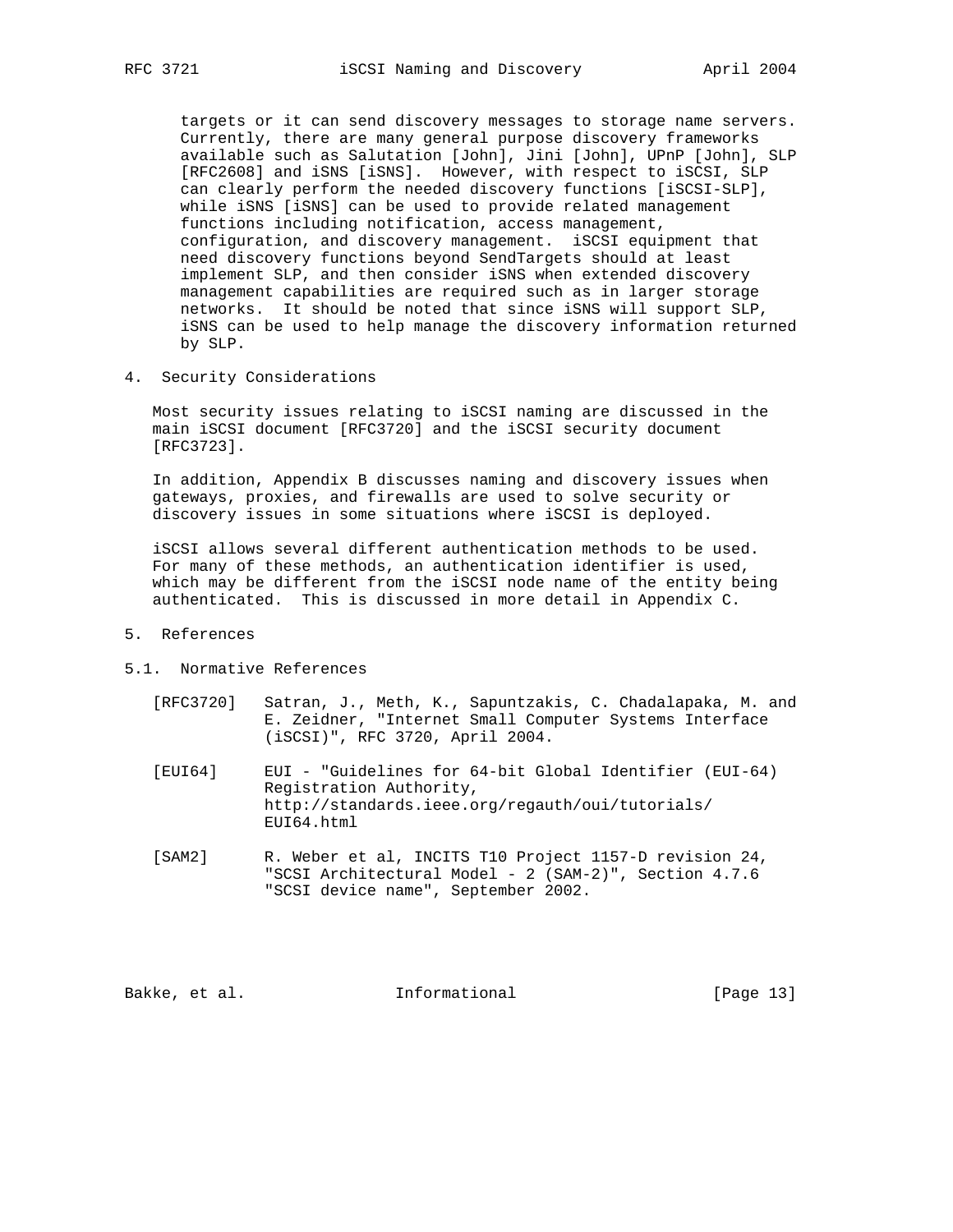# 5.2. Informative References

- [RFC2608] Guttman, E., Perkins, C., Veizades, J. and M. Day, "SLP Version 2", RFC 2608, June 1999.
- [RFC2732] Hinden, R., Carpenter, B. and L. Masinter, "Format for Literal IPv6 Addresses in URL's", RFC 2732, December 1999.
- [RFC2979] Freed, N., "Behavior of and Requirements for Internet Firewalls", RFC 2979, October 2000.
- [RFC3303] Srisuresh, P., Kuthan, J., Rosenberg, J., Molitor, A. and A. Rayhan, "Middlebox Communication Architecture and Framework", RFC 3303, August 2002.
- [RFC3513] Hinden, R. and S. Deering, "Internet Protocol Version 6 Addressing Architecture", RFC 3513, April 2003.
- [RFC3723] Aboba, B., Tseng, J., Walker, J., Rangan, V. and F. Travostino, "Securing Block Storage Protocols over IP", RFC 3723, April 2004.
- [iSCSI-SLP] Bakke, M., et al., "Finding iSCSI Targets and Name Servers using SLP", Work in Progress, March 2003.
- [iSNS] Tseng, J., et al., "Internet Storage Name Service (iSNS)", Work in Progress, January 2003.
- [John] R. John, "UPnP, Jini and Salutation- A look at some popular coordination frameworks for future networked devices", http://www.cswl.com/whiteppr/tech/upnp.html", June 17, 1999.

# 6. Acknowledgements

 Joe Czap (IBM), Howard Hall (Pirus), Jack Harwood (EMC), Yaron Klein (SANRAD), Larry Lamers (Adaptec), Josh Tseng (Nishan Systems), and Todd Sperry (Adaptec) have participated and made contributions during development of this document.

Bakke, et al. 1nformational [Page 14]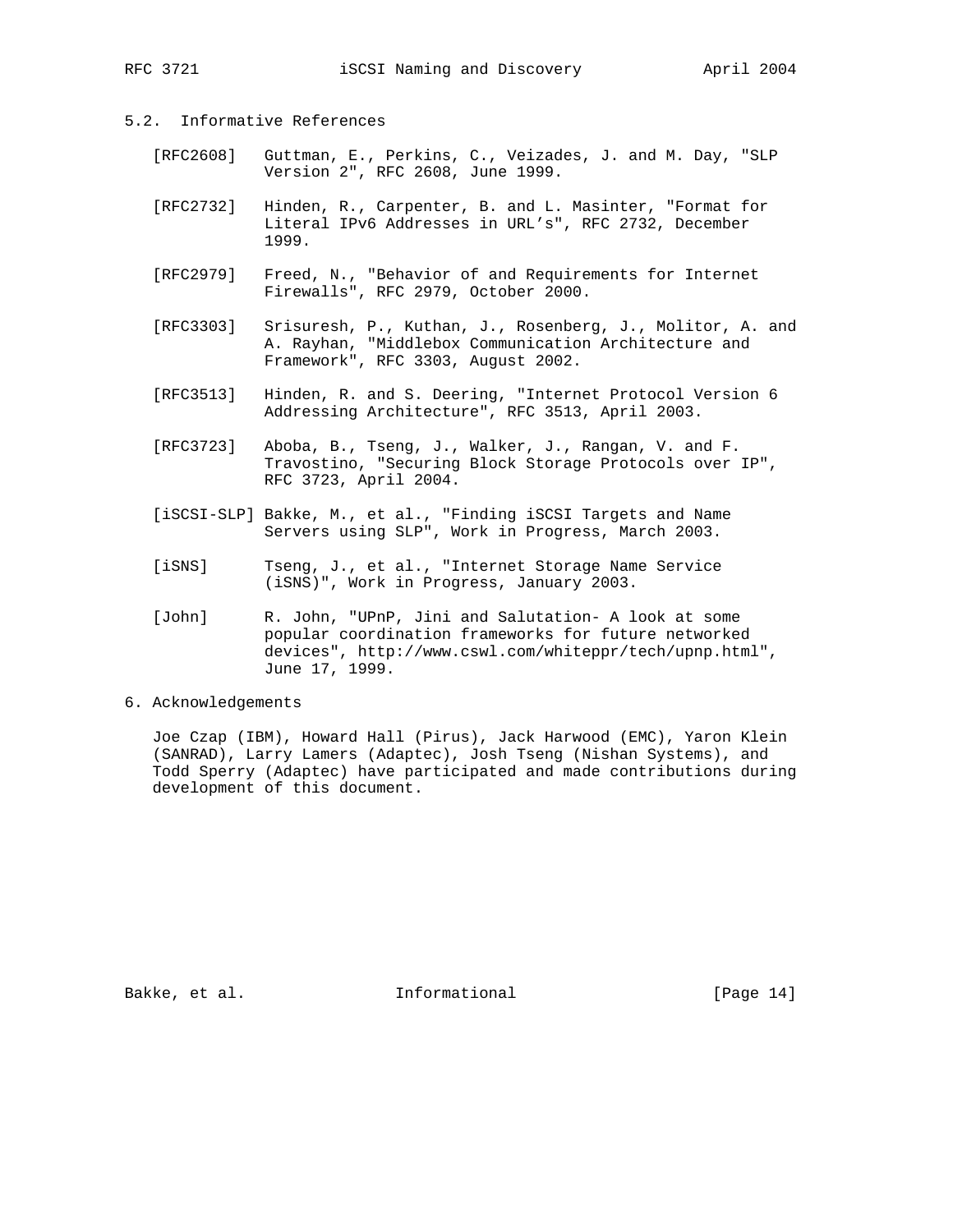Appendix A: iSCSI Naming Notes

Some iSCSI Name Examples for Targets

- Assign to a target based on controller serial number

iqn.2001-04.com.example:diskarray.sn.8675309

- Assign to a target based on serial number

iqn.2001-04.com.example:diskarray.sn.8675309.oracle-db-1

Where oracle-db-1 might be a target label assigned by a user.

 This would be useful for a controller that can present different logical targets to different hosts.

 Obviously, any naming authority may come up with its own scheme and hierarchy for these names, and be just as valid.

 A target iSCSI Name should never be assigned based on interface hardware, or other hardware that can be swapped and moved to other devices.

Some iSCSI Name Examples for Initiators

- Assign to the OS image by fully qualified host name

iqn.2001-04.com.example.os:dns.com.customer1.host-four

 Note the use of two FQDNs - that of the naming authority and also that of the host that is being named. This can cause problems, due to limitations imposed on the size of the iSCSI Name.

- Assign to the OS image by OS install serial number

iqn.2001-04.com.example.os:newos5.12345-OEM-0067890-23456

 Note that this breaks if an install CD is used more than once. Depending on the O/S vendor's philosophy, this might be a feature.

- Assign to the Raid Array by a service provider

iqn.2001-04.com.example.myssp:users.mbakke05657

Bakke, et al. 10 mm informational 1999 [Page 15]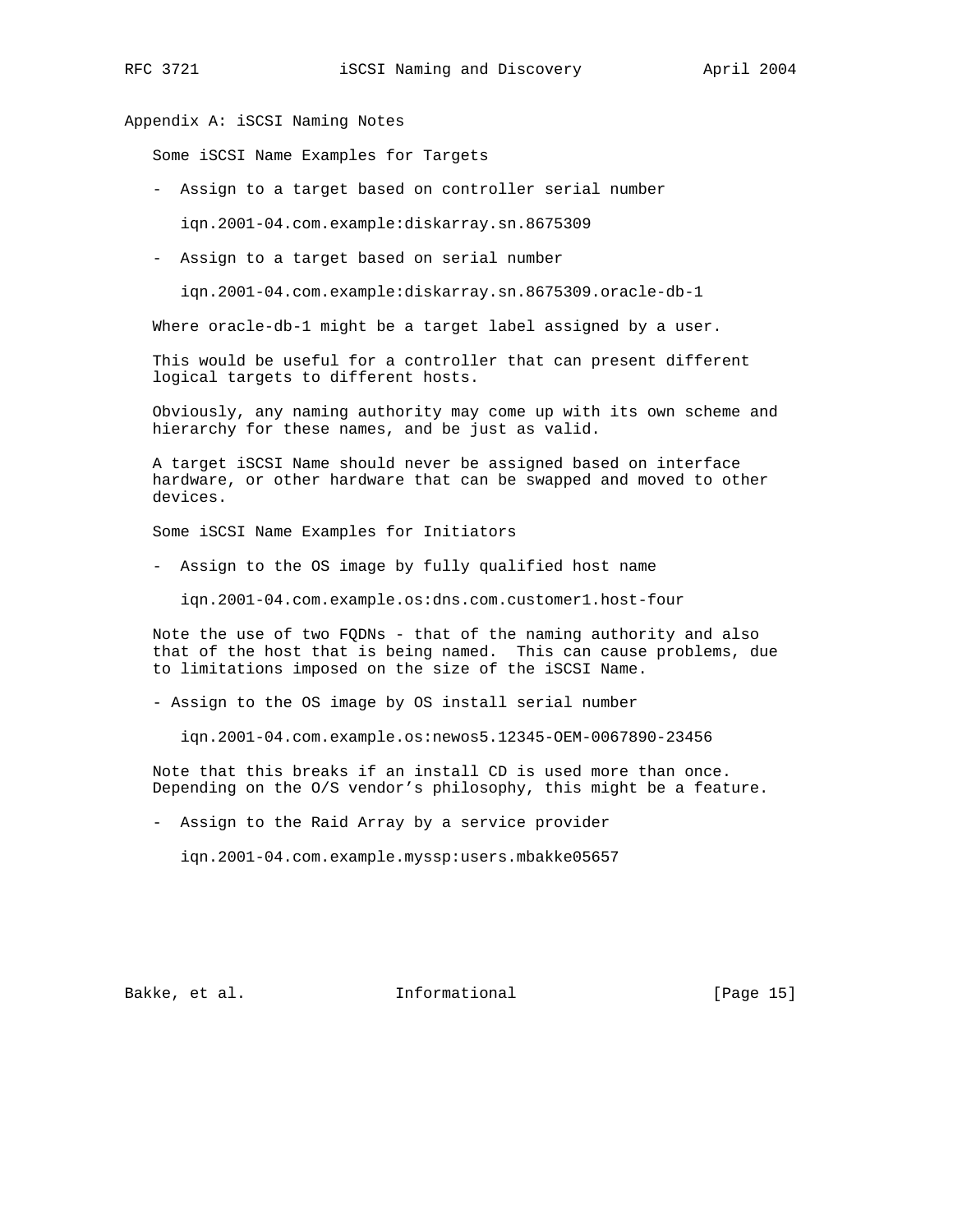Appendix B: Interaction with Proxies and Firewalls

 iSCSI has been designed to allow SCSI initiators and targets to communicate over an arbitrary IP network. This means that in theory, making some assumptions about authentication and security, the whole internet could be used as one giant storage network.

 However, there are many access and scaling problems that would come up when this is attempted.

- 1. Most iSCSI targets may only be meant to be accessed by one or a few initiators. Discovering everything would be unnecessary.
- 2. The initiator and target may be owned by separate entities, each with their own directory services, authentication, and other schemes. An iSCSI-aware proxy may be required to map between these things.
- 3. Many environments use non-routable IP addresses, such as the "10." network.

 For these and other reasons, various types of firewalls [RFC2979] and proxies will be deployed for iSCSI, similar in nature to those already handling protocols such as HTTP and FTP.

B.1. Port Redirector

 A port redirector is a stateless device that is not aware of iSCSI. It is used to do Network Address Translation (NAT), which can map IP addresses between routable and non-routable domains, as well as map TCP ports. While devices providing these capabilities can often filter based on IP addresses and TCP ports, they generally do not provide meaningful security, and are used instead to resolve internal network routing issues.

 Since it is entirely possible that these devices are used as routers and/or aggregators between a firewall and an iSCSI initiator or target, iSCSI connections must be operable through them.

Effects on iSCSI:

 - iSCSI-level data integrity checks must not include information from the TCP or IP headers, as these may be changed in between the initiator and target.

Bakke, et al. 1nformational [Page 16]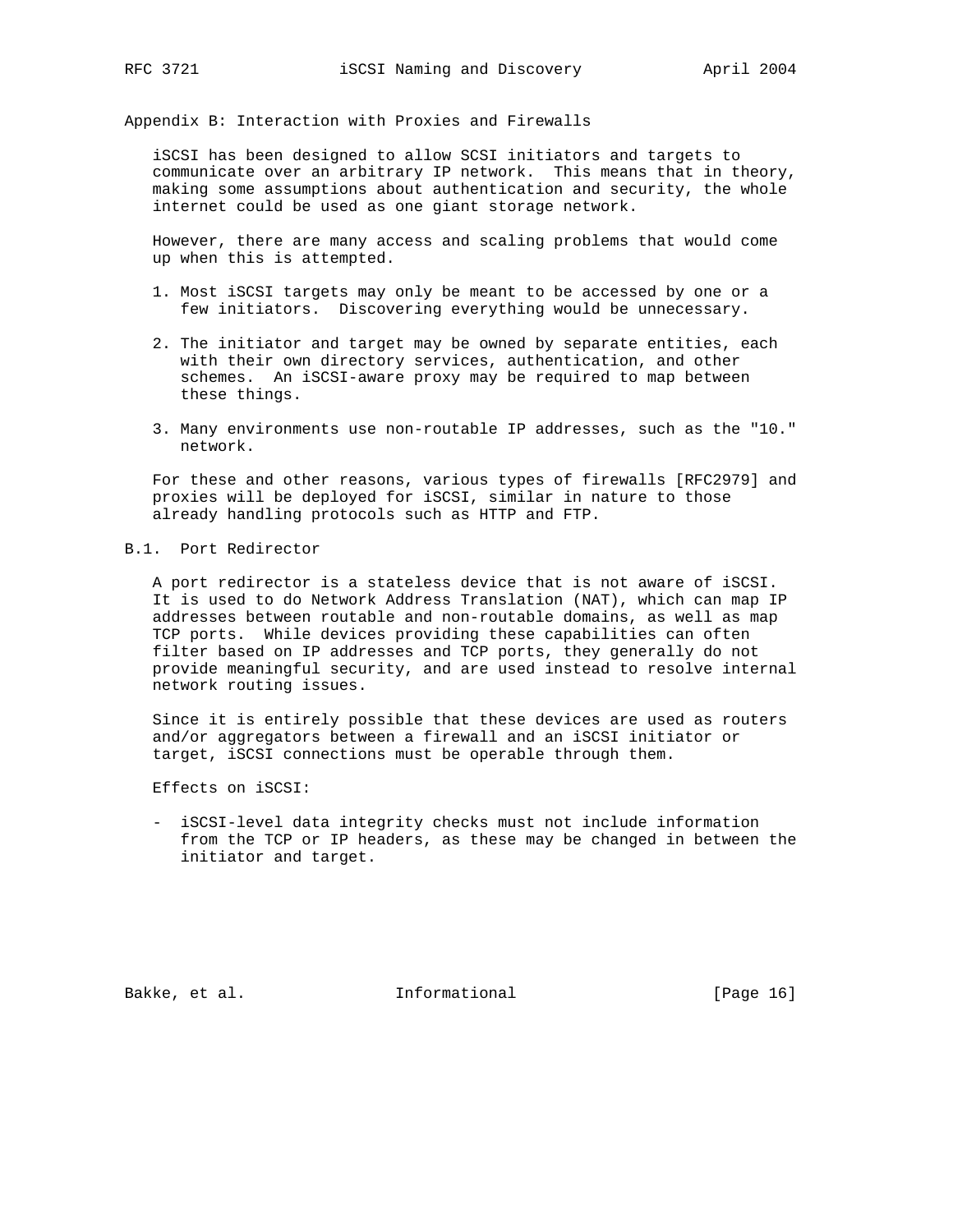- iSCSI messages that specify a particular initiator or target, such as login requests and third party requests, should specify the initiator or target in a location-independent manner. This is accomplished using the iSCSI Name.
- When an iSCSI discovery connection is to be used through a port redirector, a target will have to be configured to return a domain name instead of an IP address in a SendTargets response, since the port redirector will not be able to map the IP address(es) returned in the iSCSI message. It is a good practice to do this anyway.

# B.2. SOCKS server

 A SOCKS server can be used to map TCP connections from one network domain to another. It is aware of the state of each TCP connection.

 The SOCKS server provides authenticated firewall traversal for applications that are not firewall-aware. Conceptually, SOCKS is a "shim-layer" that exists between the application (i.e., iSCSI) and TCP.

 To use SOCKS, the iSCSI initiator must be modified to use the encapsulation routines in the SOCKS library. The initiator then opens up a TCP connection to the SOCKS server, typically on the canonical SOCKS port 1080. A sub-negotiation then occurs, during which the initiator is either authenticated or denied the connection request. If authenticated, the SOCKS server then opens a TCP connection to the iSCSI target using addressing information sent to it by the initiator in the SOCKS shim. The SOCKS server then forwards iSCSI commands, data, and responses between the iSCSI initiator and target.

 Use of the SOCKS server requires special modifications to the iSCSI initiator. No modifications are required to the iSCSI target.

 As a SOCKS server can map most of the addresses and information contained within the IP and TCP headers, including sequence numbers, its effects on iSCSI are identical to those in the port redirector.

# B.3. SCSI gateway

 This gateway presents logical targets (iSCSI Names) to the initiators, and maps them to SCSI targets as it chooses. The initiator sees this gateway as a real iSCSI target, and is unaware of any proxy or gateway behavior. The gateway may manufacture its own iSCSI Names, or map the iSCSI names using information provided by the physical SCSI devices. It is the responsibility of the gateway to

Bakke, et al. 10 Informational 1999 [Page 17]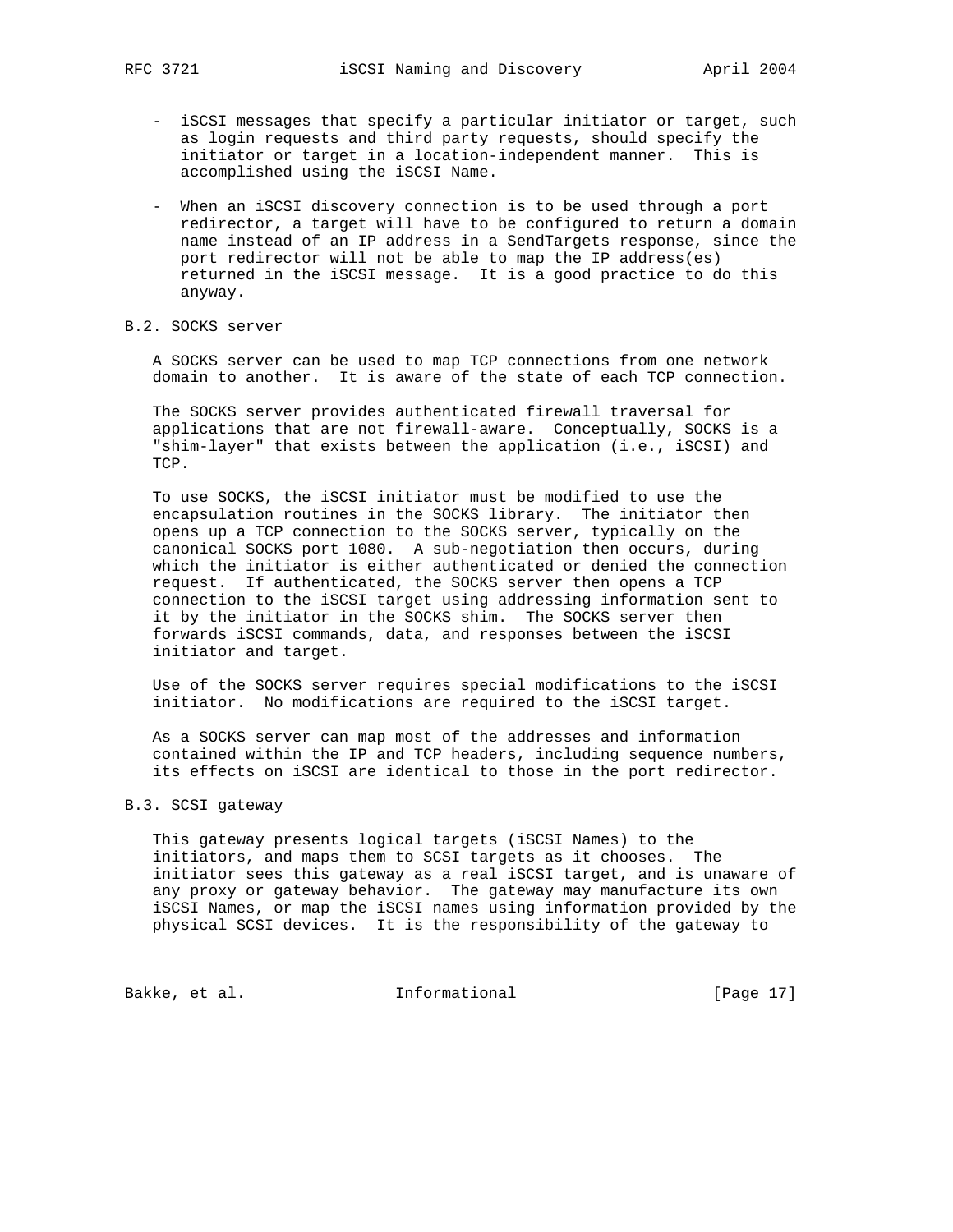ensure the uniqueness of any iSCSI name it manufactures. The gateway may have to account for multiple gateways having access to a single physical device. This type of gateway is used to present parallel SCSI, Fibre Channel, SSA, or other devices as iSCSI devices.

Effects on iSCSI:

 - Since the initiator is unaware of any addresses beyond the gateway, the gateway's own address is for all practical purposes the real address of a target. Only the iSCSI Name needs to be passed. This is already done in iSCSI, so there are no further requirements to support SCSI gateways.

#### B.4. iSCSI Proxy

 An iSCSI proxy is a gateway that terminates the iSCSI protocol on both sides, rather than translate between iSCSI and some other transport. The proxy functionality is aware that both sides are iSCSI, and can take advantage of optimizations, such as the preservation of data integrity checks. Since an iSCSI initiator's discovery or configuration of a set of targets makes use of address independent iSCSI names, iSCSI does not have the same proxy addressing problems as HTTP, which includes address information into its URLs. If a proxy is to provide services to an initiator on behalf of a target, the proxy allows the initiator to discover its address for the target, and the actual target device is discovered only by the proxy. Neither the initiator nor the iSCSI protocol needs to be aware of the existence of the proxy. Note that a SCSI gateway may also provide iSCSI proxy functionality when mapping targets between two iSCSI interfaces.

Effects on iSCSI:

 - Same as a SCSI gateway. The only other effect is that iSCSI must separate data integrity checking on iSCSI headers and iSCSI data, to allow the data integrity check on the data to be propagated end-to-end through the proxy.

B.5. Stateful Inspection Firewall (stealth iSCSI firewall)

 The stealth model would exist as an iSCSI-aware firewall, that is invisible to the initiator, but provides capabilities found in the iSCSI proxy.

Effects on iSCSI:

 - Since this is invisible, there are no additional requirements on the iSCSI protocol for this one.

Bakke, et al. 1nformational [Page 18]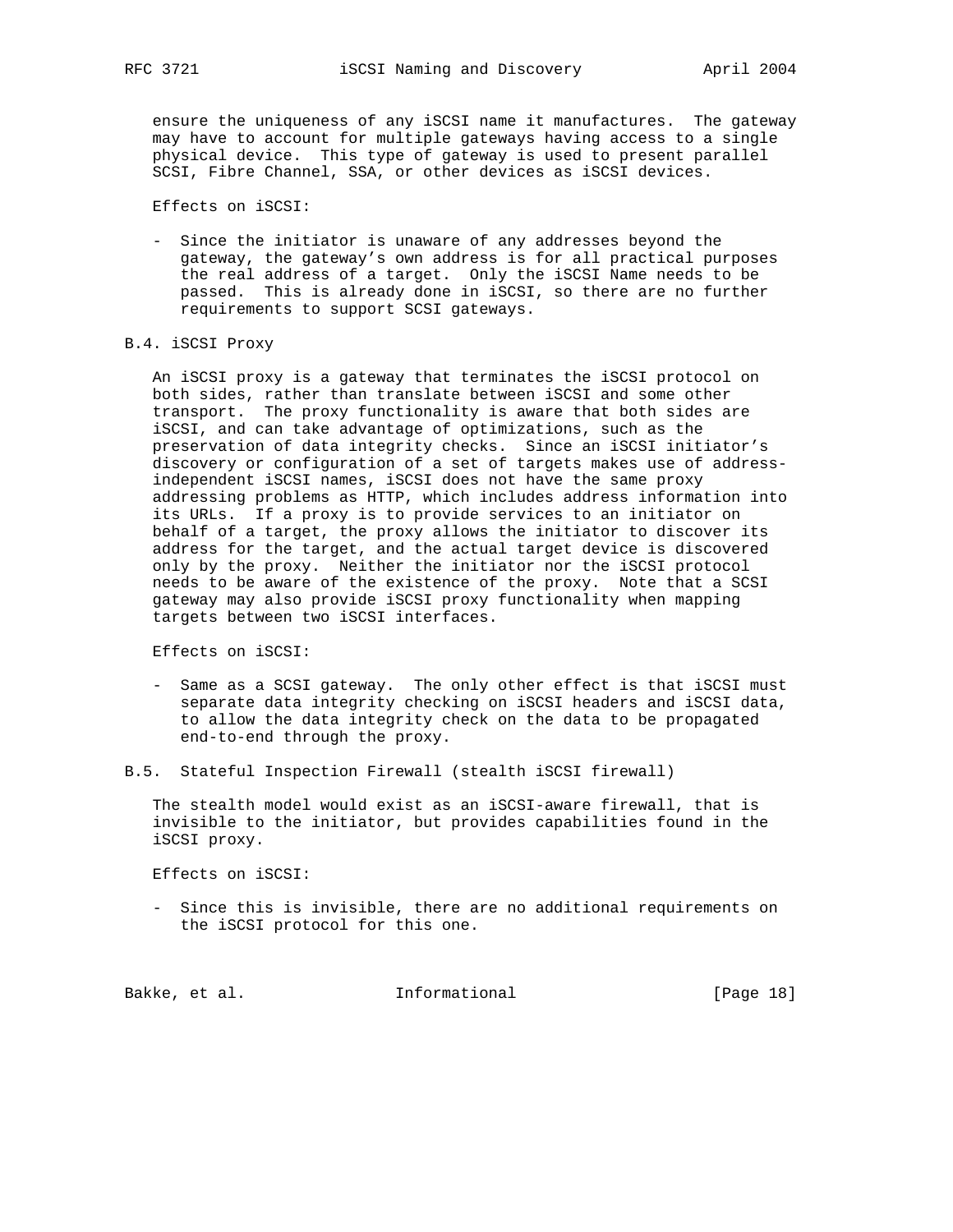This one is more difficult in some ways to implement, simply because it has to be part of a standard firewall product, rather than part of an iSCSI-type product.

 Also note that this type of firewall is only effective in the outbound direction (allowing an initiator behind the firewall to connect to an outside target), unless the iSCSI target is located in a DMZ (De-Militarized Zone) [RFC3303]. It does not provide adequate security otherwise.

Appendix C: iSCSI Names and Security Identifiers

 This document has described the creation and use of iSCSI Node Names. There will be trusted environments where this is a sufficient form of identification. In these environments the iSCSI Target may have an Access Control List (ACL), which will contain a list of authorized entities that are permitted to access a restricted resource (in this case a Target Storage Controller). The iSCSI Target will then use that ACL to permit (or not) certain iSCSI Initiators to access the storage at the iSCSI Target Node. This form of ACL is used to prevent trusted initiators from making a mistake and connecting to the wrong storage controller.

 It is also possible that the ACL and the iSCSI Initiator Node Name can be used in conjunction with the SCSI layer for the appropriate SCSI association of LUNs with the Initiator. The SCSI layer's use of the ACL will not be discussed further in this document.

 There will be situations where the iSCSI Nodes exist in untrusted environments. That is, some iSCSI Initiator Nodes may be authorized to access an iSCSI Target Node, however, because of the untrusted environment, nodes on the network cannot be trusted to give the correct iSCSI Initiator Node Names.

 In untrusted environments an additional type of identification is required to assure the target that it really knows the identity of the requesting entity.

 The authentication and authorization in the iSCSI layer is independent of anything that IPSec might handle, underneath or around the TCP layer. This means that the initiator node needs to pass some type of security related identification information (e.g., userid) to a security authentication process such as SRP, CHAP, Kerberos etc. (These authentication processes will not be discussed in this document.)

Bakke, et al. 1nformational [Page 19]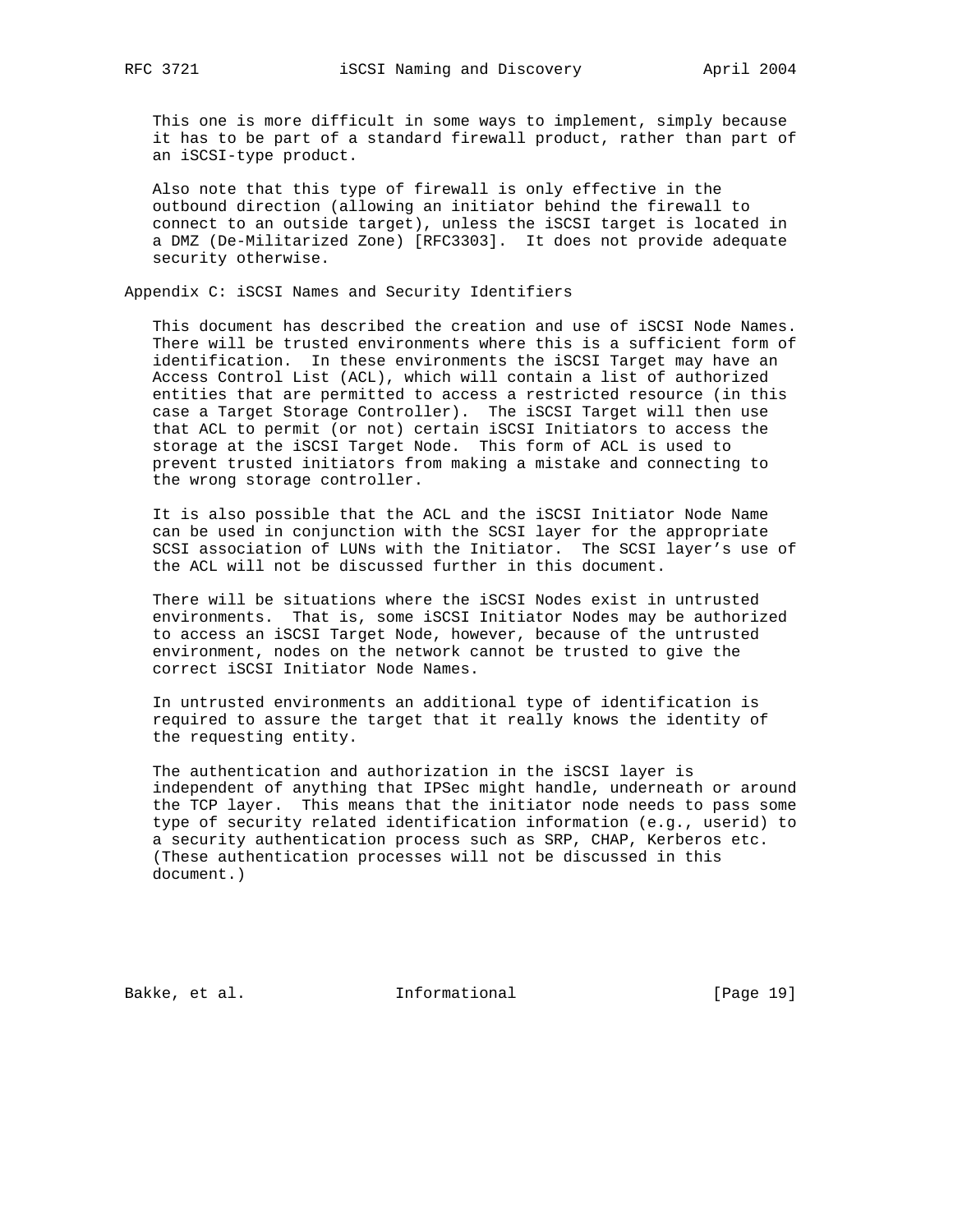Upon the completion of the iSCSI security authentication, the installation knows "who" sent the request for access. The installation must then check to ensure that such a request, from the identified entity, is permitted/authorized. This form of Authorization is generally accomplished via an Access Control List (ACL) as described above. Using this authorization process, the iSCSI target will know that the entity is authorized to access the iSCSI Target Node.

 It may be possible for an installation to set a rule that the security identification information (e.g., UserID) be equal to the iSCSI Initiator Node Name. In that case, the ACL approach described above should be all the authorization that is needed.

 If, however, the iSCSI Initiator Node Name is not used as the security identifier there is a need for more elaborate ACL functionality. This means that the target requires a mechanism to map the security identifier (e.g., UserID) information to the iSCSI Initiator Node Name. That is, the target must be sure that the entity requesting access is authorized to use the name, which was specified with the Login Keyword "InitiatorName=". For example, if security identifier 'Frank' is authorized to access the target via iSCSI InitiatorName=xxxx, but 'Frank' tries to access the target via iSCSI InitiatorName=yyyy, then this login should be rejected.

 On the other hand, it is possible that 'Frank' is a roaming user (or a Storage Administrator) that "owns" several different systems, and thus, could be authorized to access the target via multiple different iSCSI initiators. In this case, the ACL needs to have the names of all the initiators through which 'Frank' can access the target.

 There may be other more elaborate ACL approaches, which can also be deployed to provide the installation/user with even more security with flexibility.

 The above discussion is trying to inform the reader that, not only is there a need for access control dealing with iSCSI Initiator Node Names, but in certain iSCSI environments there might also be a need for other complementary security identifiers.

Bakke, et al. 1nformational [Page 20]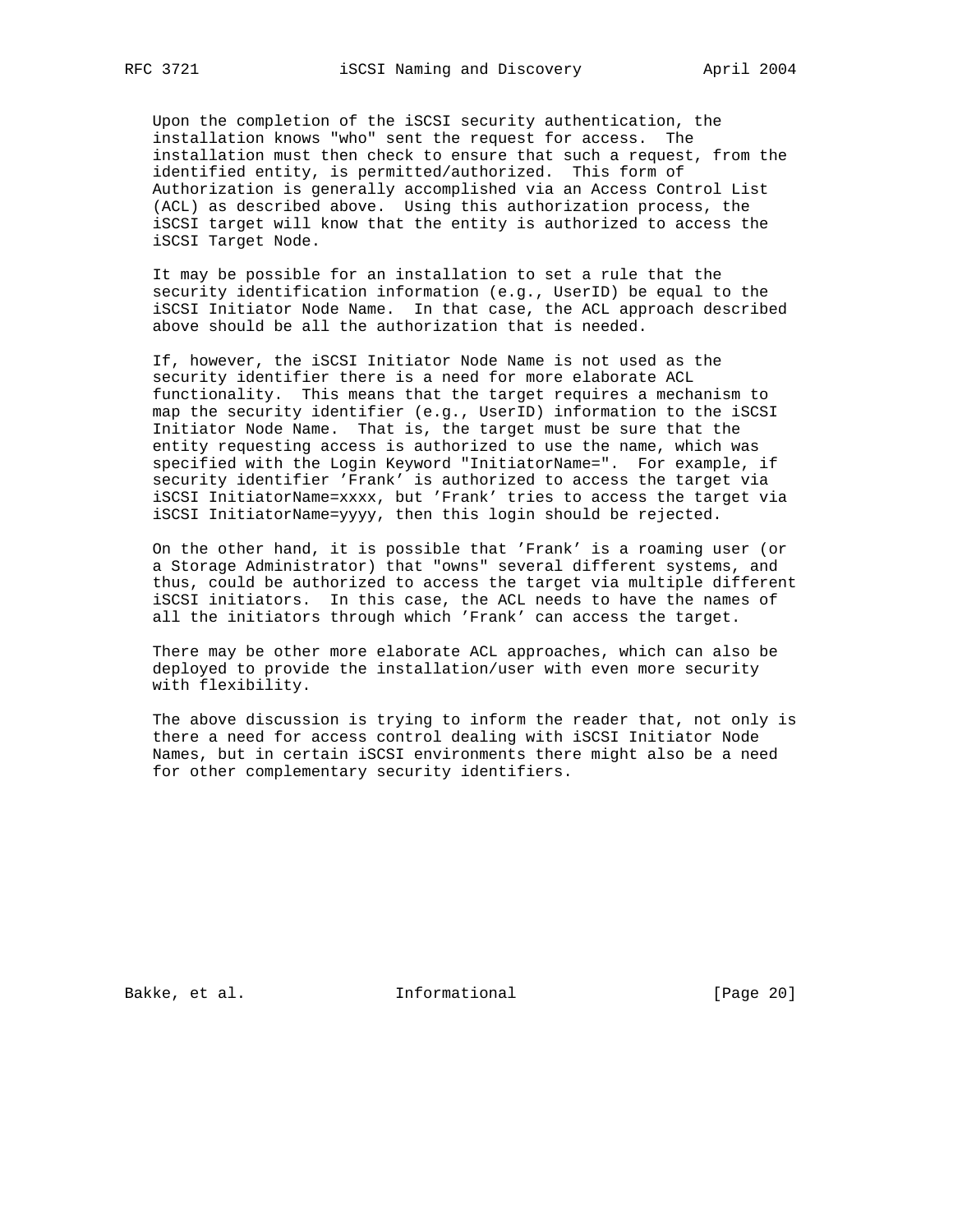Authors' Addresses

 Kaladhar Voruganti IBM Almaden Research Center 650 Harry Road San Jose, CA 95120

EMail: kaladhar@us.ibm.com

 Mark Bakke Cisco Systems, Inc. 6450 Wedgwood Road Maple Grove, MN 55311

 Phone: +1 763 398-1054 EMail: mbakke@cisco.com

 Jim Hafner IBM Almaden Research Center 650 Harry Road San Jose, CA 95120

 Phone: +1 408 927-1892 EMail: hafner@almaden.ibm.com

 John L. Hufferd IBM Storage Systems Group 5600 Cottle Road San Jose, CA 95193

 Phone: +1 408 256-0403 EMail: hufferd@us.ibm.com

 Marjorie Krueger Hewlett-Packard Corporation 8000 Foothills Blvd Roseville, CA 95747-5668, USA

 Phone: +1 916 785-2656 EMail: marjorie\_krueger@hp.com

Bakke, et al. 1nformational [Page 21]